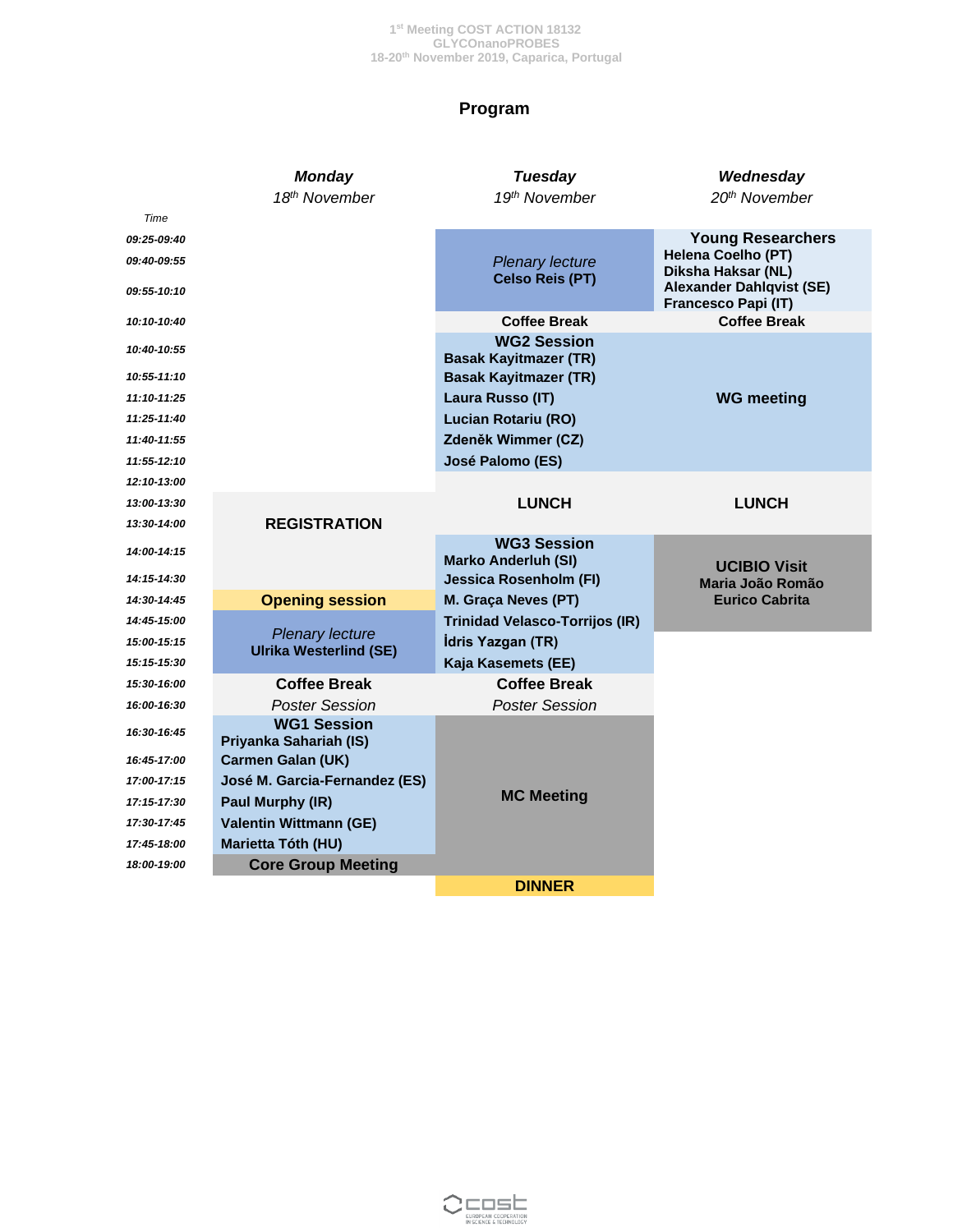# **Detailed Program - Monday, 18th November**

| $13:00 - 14:30$ | <b>Registration</b>                                                                                                                             |  |  |
|-----------------|-------------------------------------------------------------------------------------------------------------------------------------------------|--|--|
| $14:30 - 14:45$ | <b>Opening session</b>                                                                                                                          |  |  |
| $14:45 - 15:30$ | Chair: Ulf Nilsson<br><b>Plenary Lecture</b>                                                                                                    |  |  |
|                 | <b>Ulrika Westerlind:</b> Glycopeptide microarrays in mapping of lectin binding profiles                                                        |  |  |
| $15:30 - 16:30$ | <b>Coffee Break</b><br><b>Poster Session</b>                                                                                                    |  |  |
| $16:30 - 16:45$ | WG1 presentation - Priyanka Sahariah                                                                                                            |  |  |
|                 | Chair: Priyanka Sahariah and Vladimír Křen                                                                                                      |  |  |
| $16:45 - 17:00$ | Oral communication                                                                                                                              |  |  |
|                 | <b>Carmen Galan: Stereoselective Catalytic Synthesis of Glycoside-probes</b>                                                                    |  |  |
|                 | Oral communication                                                                                                                              |  |  |
| $17:00 - 17:15$ | <b>José M. Garcia-Fernandez:</b> Lectin/glycosidase multivalent and multitargeted ligands:<br>enzyme regulators with self-delivery capabilities |  |  |
|                 | Oral communication                                                                                                                              |  |  |
| $17:15 - 17:30$ | <b>Paul Murphy:</b> Synthesis and study of glycocluster ligands for human macrophage<br>galactose C-type lectin                                 |  |  |
|                 | Oral communication                                                                                                                              |  |  |
| $17:30 - 17:45$ | Valentin Wittmann: Precipitation-Free High-Affinity Multivalent Lectin Binding                                                                  |  |  |
|                 | Oral communication                                                                                                                              |  |  |
| $17:45 - 18:00$ | Marietta Tóth: Syntheses towards C-glycosyl type glycomimetics                                                                                  |  |  |
| 18:00 - 19:00   | <b>Core Group Meeting</b>                                                                                                                       |  |  |

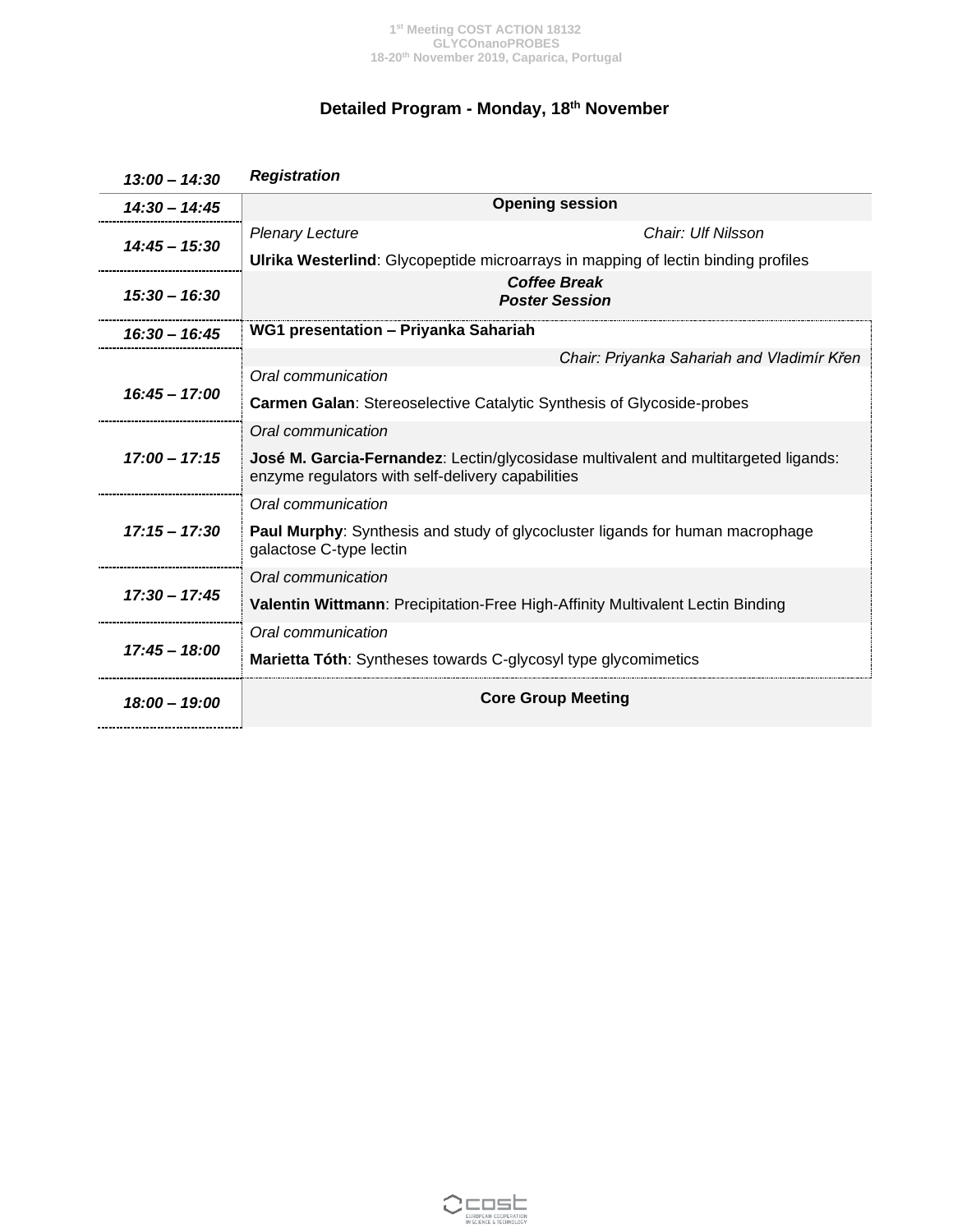# **Detailed Program - Tuesday, 19th November**

|                 | <b>Plenary Lecture</b><br>Chair: Filipa Marcelo                                                                  |  |  |
|-----------------|------------------------------------------------------------------------------------------------------------------|--|--|
| $09:25 - 10:10$ | Celso Reis: Glycosylation in Cancer Biology: glycoengineered models and translation to<br>clinical applications. |  |  |
| 10:10-10:40     | <b>Coffee Break</b>                                                                                              |  |  |
| 10:40-10:55     | <b>WG2 presentation - Basak Kayitmazer</b>                                                                       |  |  |
|                 | Chair: Basak Kayitmazer and Aiva Plotniece                                                                       |  |  |
| 10:55-11:10     | Oral communication                                                                                               |  |  |
|                 | Basak Kayitmazer: Hyaluronic Acid-Chitosan Coacervate-Based Scaffolds                                            |  |  |
|                 | Oral communication                                                                                               |  |  |
| 11:10-11:25     | Laura Russo: Glyco-biomaterials for tissue engineering and 3D in vitro studies:                                  |  |  |
|                 | Functionalization strategies and future outlook                                                                  |  |  |
| 11:25-11:40     | Oral communication                                                                                               |  |  |
|                 | Lucian Rotariu: Bioreceptor immobilization strategies for enhancing the performances of<br>biosensing platforms  |  |  |
|                 | Oral communication                                                                                               |  |  |
| 11:40-11:55     | Zdeněk Wimmer: Selected steroid and triterpene derivatives in supramolecular and/or                              |  |  |
|                 | medicinal chemistry                                                                                              |  |  |
|                 | Oral communication                                                                                               |  |  |
| 11:55-12:10     | José Palomo: Novel strategies for the preparation of glycoderivatives and                                        |  |  |
|                 | nanobiomaterials                                                                                                 |  |  |
| 12:10-14:00     | <b>LUNCH</b>                                                                                                     |  |  |
| 14:00-14:15     | <b>WG3 presentation - Marko Anderluh</b>                                                                         |  |  |
|                 | Chair: Leo Frkanec and Cristina Nativi                                                                           |  |  |
|                 |                                                                                                                  |  |  |
|                 | Oral communication                                                                                               |  |  |
| 14:15-14:30     | Jessica Rosenholm: Multimodal nanoantibiotics for synergistic modes of action against                            |  |  |
|                 | infectious diseases and for biofilm treatment                                                                    |  |  |
|                 | Oral communication                                                                                               |  |  |
| 14:30-14:45     | M. Graça Neves: Development of antimicrobial photoactive materials based on                                      |  |  |
|                 | tetrapyrrolic macrocycles and chitosan                                                                           |  |  |
|                 | Oral communication                                                                                               |  |  |
| 14:45-15:00     | Trinidad Velasco-Torrijos: Glycoconjugates to Inhibit Fungal Pathogen Adhesion                                   |  |  |
|                 | Oral communication                                                                                               |  |  |
| 15:00-15:15     | <b>Idris Yazgan:</b> Open-chain Gold Nanoparticle Glycoconjugates in Development of                              |  |  |
|                 | Prophylactic Drugs Against Neutropenia                                                                           |  |  |
| 15:15-15:30     | Oral communication                                                                                               |  |  |
|                 | Kaja Kasemets: Antimicrobial potency of Ag-chitosan nanocomposites<br><b>Coffee Break</b>                        |  |  |
| 15:30 – 16:30   | <b>Poster Session</b>                                                                                            |  |  |

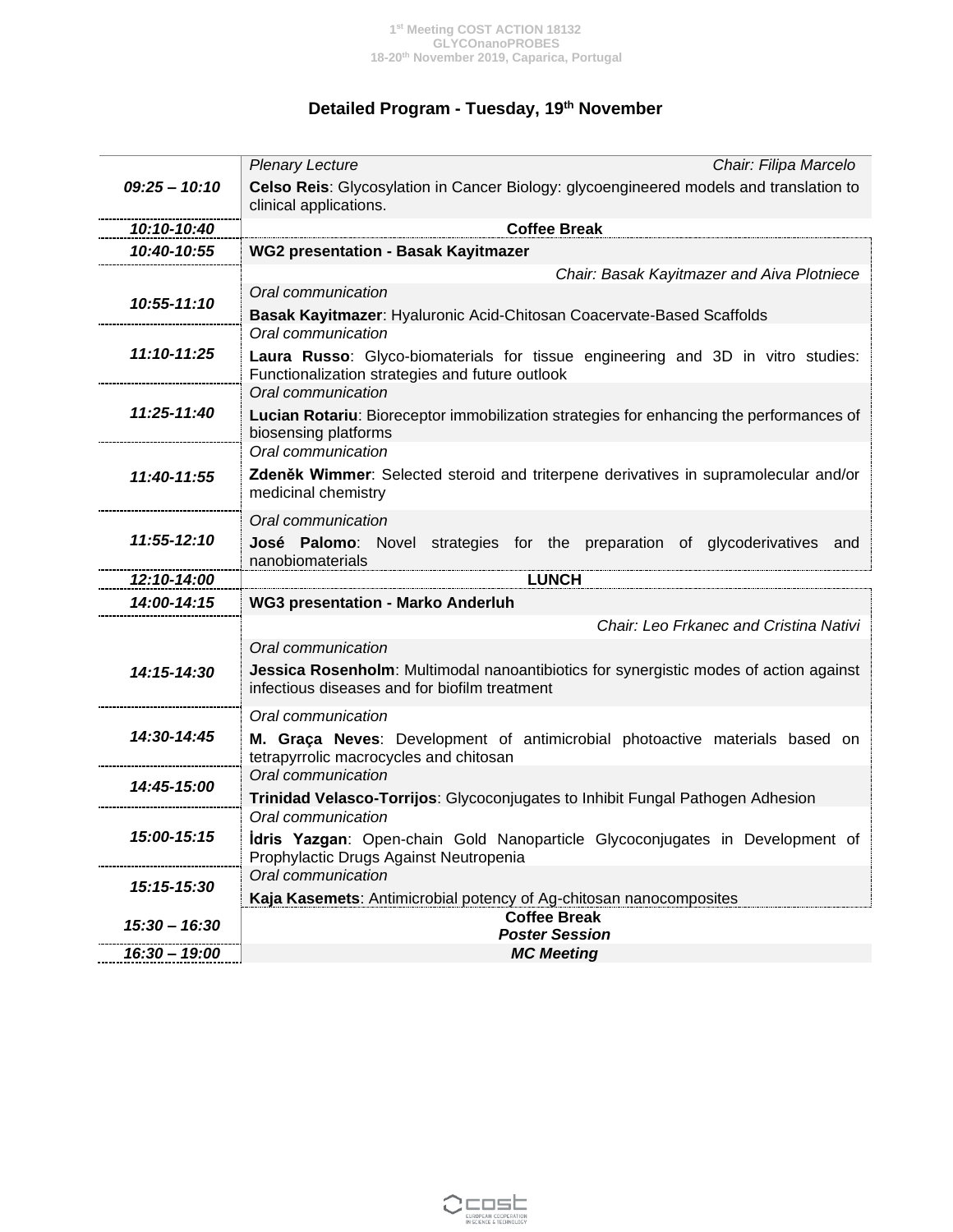# **Detailed Program - Wednesday, 20th November**

|                           | Chair: Carmen Galan and Marko Anderluh                                                                                               |  |  |
|---------------------------|--------------------------------------------------------------------------------------------------------------------------------------|--|--|
|                           | <b>Young Researchers Communication</b>                                                                                               |  |  |
| <i><b>09:25-09:35</b></i> | Helena Coelho: O-GalNAc glycosylation in a multivalent Mucin-1 by polypeptide GalNAc-<br>transferases.                               |  |  |
| 09:35-09:45               | <b>Young Researchers Communication</b>                                                                                               |  |  |
|                           | Diksha Haksar: A hybrid polymer to target blood group dependence of cholera toxin.                                                   |  |  |
| 09:45-09:55               | <b>Young Researchers Communication</b>                                                                                               |  |  |
|                           | Alexander Dahlqvist: C1-galactosyl galectin inhibitors.                                                                              |  |  |
| 09:55-10:05               | <b>Young Researchers Communication</b>                                                                                               |  |  |
|                           | <b>Francesco Papi:</b> Silica Nanoparticles grafted with a TnThr Mimetic as Tool for Solid State<br><b>NMR Coating Investigation</b> |  |  |
| 10:05-10:40               | <b>Coffee Break</b>                                                                                                                  |  |  |
| 10:40-12:10               | <b>WG</b> meeting                                                                                                                    |  |  |
|                           |                                                                                                                                      |  |  |
| 12:10-14:00               | <b>LUNCH</b>                                                                                                                         |  |  |
| 14:00-15:00               | <b>UCIBIO Visit</b>                                                                                                                  |  |  |
|                           | Maria João Romão                                                                                                                     |  |  |
|                           | <b>Eurico Cabrita</b>                                                                                                                |  |  |

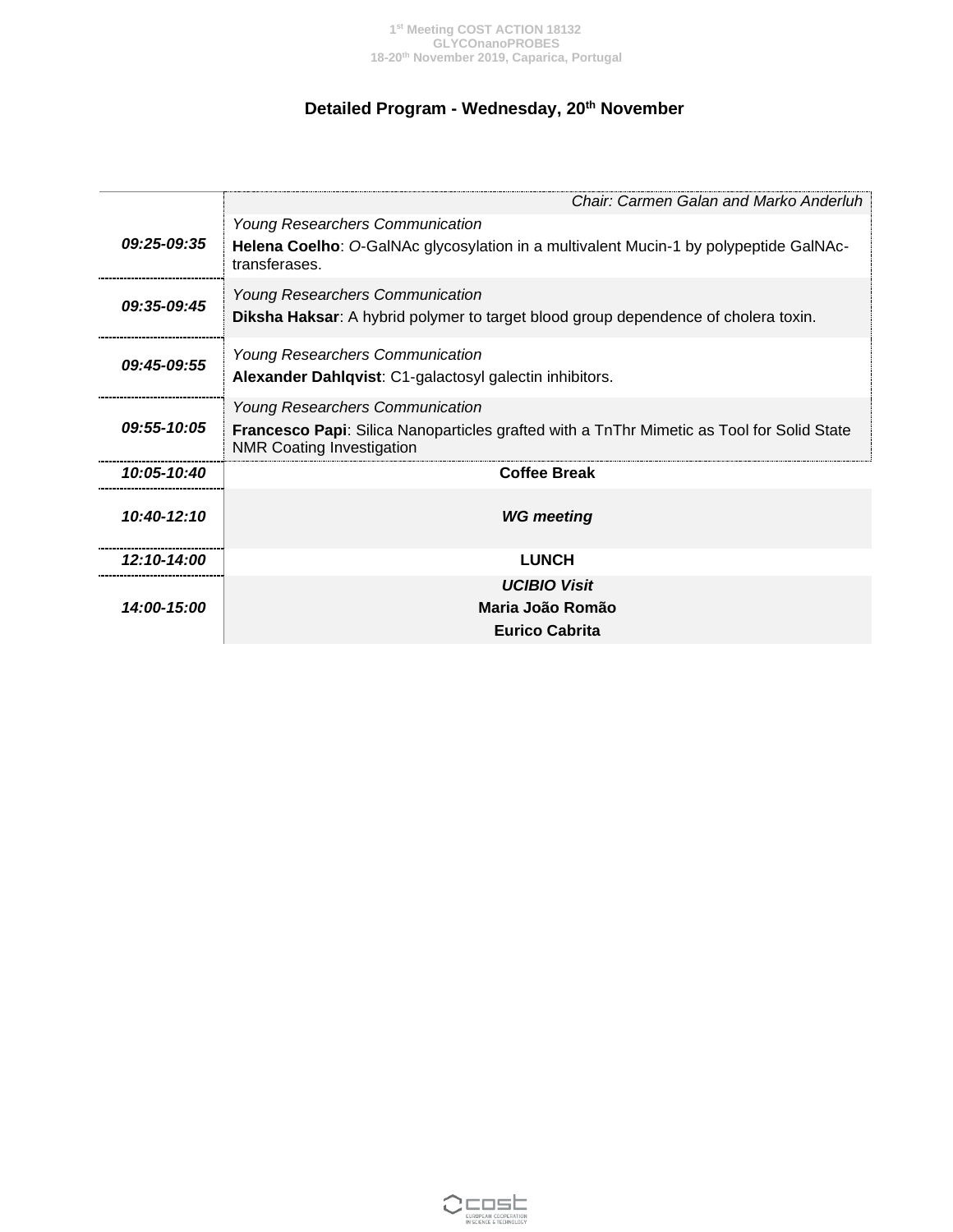### **Poster List**

**P1**: *T. Vispannu* - Levan as a versatile biopolymer for coating metal nanoparticles and functionalizing food

**P2**: *A. S. Grosso* - Molecular recognition of a Thomsen-Friedenreich antigen mimetic targeting human galectin-3

**P3**: *C. Ortiz-Mellet* -Stereoselective synthesis of 2-deoxynojirimycin O- and S-α-glycosides from bicyclic iminoglycal precursors

**P4**: *P. M. Zagalo* - A Preliminary Overview of EE2 Sensors: Impedance and Absorbance Studies

**P5**: *M. Stojanovic* - Banana lectin as potential therapeutic tool

**P6**: *M. Mahanti* - Arynes in Monoarylation of Unprotected Carbohydrate amines and their application in galectin binding

**P7:** *N. Moura* - Solid supports doped with porphyrinic derivatives as materials for metal cations detection and removal

**P8:** *S. Kizilel* - Multiresponsive Glycan-based Hydrogel with Reversible Crosslinking for Therapeutic Cargo Delivery

**P9:** *E. M. P. Silva* - Tandem mass spectrometry: a tool for structural characterization and determination of bioactive compounds

**P10:** *J. Katrlík* - Glycoprofiling of sera of children with attention-deficit hyperactivity disorder (ADHD) by lectin-based protein microarray

**P11:** *V. Křen* - Rutinosidase from *A. niger* is able to synthesize glycosyl esters and phenolic glycosides

**P12:** *A. Diniz* - Structural Insights into the Mechanism of Binding of Human Macrophage Galactose-Type Lectin

**P13:** *M. Mastihubová* - Chemo-enzymatic acylation studies on D-hamamelose

**P14:** *A. Palma* - Glycan microarrays - driving structural biology approaches to unravel glycan recognition

**P15***: B. Westereng* - "Coupling sweets"

**P16***: M. Corvo* - Functional iongels from polysaccharides and ionic liquids: a versatile approach

**P17:** *Priyanka Sahariah* **-** Chitosan Conjugates as Effective Antimicrobial Agents

**P18**: *C. Conceição* - Development and Synergistic Analysis of a Nano-Delivery System for PARP1 inhibitor ABT-888

**P19:** *MAF Faustino* - Tetrapyrrolic-sugar conjugates and their potential applications

**P20**: *K. Pogoda* - Soft matrices containing hyaluronan regulate mechanoresponse of glioblastoma cells

**P21**: *M. M. Marques* - From chitosan to NAG-NAM surrogates

**P22**: *L. Frkanec* - Molecular recognition of plant lectin by self-assembled bilayers modified with bacterial peptidoglycan

**P23**: *I. Gonçalves* - Incorporation of a cationic porphyrin into starch-based formulations for the development of biobased photosensitizers

**P24**: *A. Plotniece* - Physical-chemical characterisation of chitosan-coated liposomes as putative delivery systems

**P25**: *T. Pivetta* - Optimization of liposomes for encapsulation of natural compounds and application in phototherapy

**P26**: *M. Turks* - Vogel's silyl sulfinates as effective silylation agents for carbohydrate and nucleoside chemistry

**P27**: *C. Lima* - Deciphering the structural features of LacdiNAc binding with lectins using NMR spectroscopy

**P28:** *D. P. Sousa* - Development of novel antibodies targeting sialylated tumour-associated carbohydrate antigens

**P29:** *A. L. Carvalho* - An integrative 3D atomic view on the plant cell wall biodegradation and on protein-carbohydrate molecular interactions

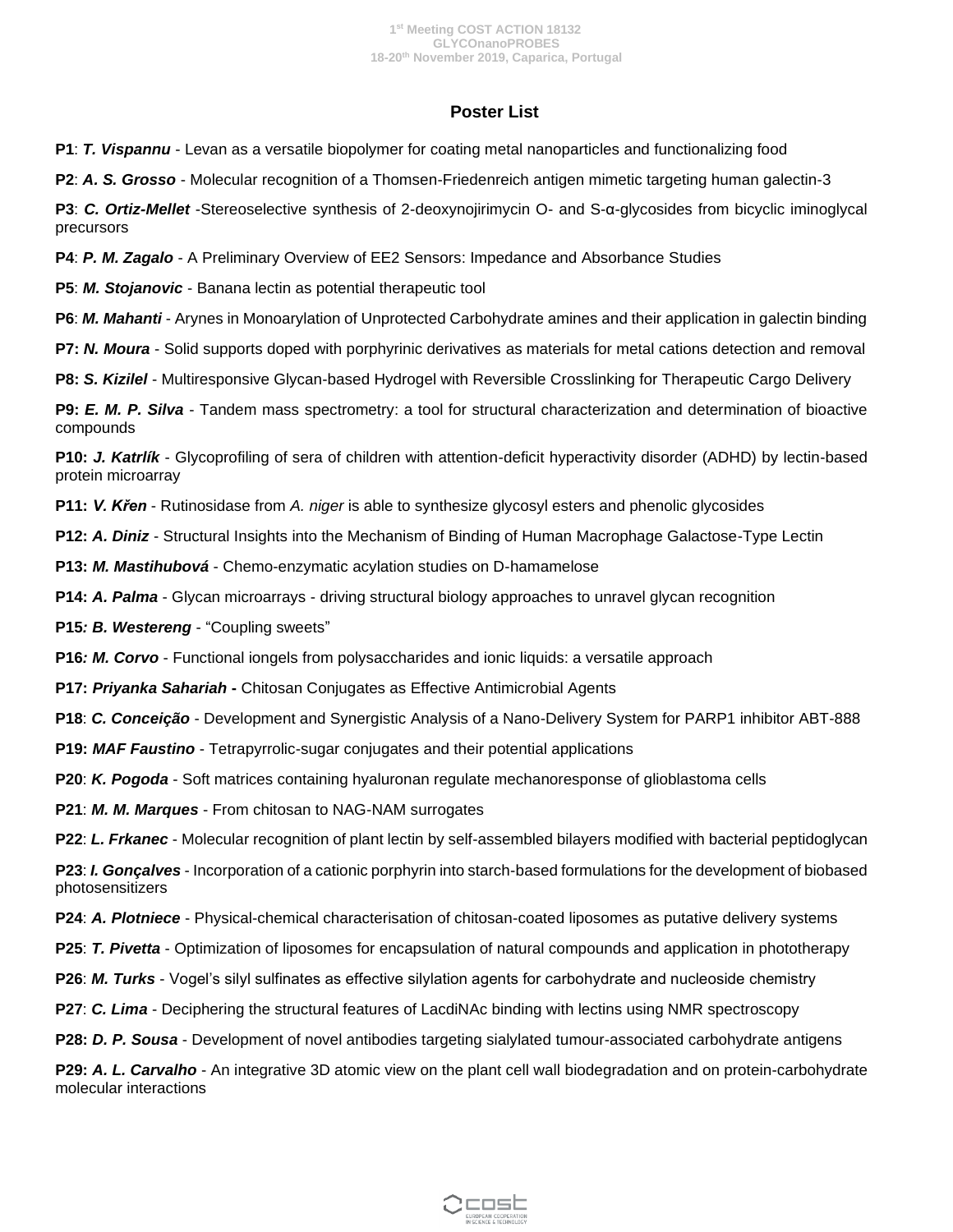**P30:** *C. D. Raposo* - Nanoparticles of poly(ethylene glycol)-glycosyl derivatives for targeted drug delivery systems

**P31:** *R. Francisco* - ImmunoCDGQ: Immunology and CDG Questionnaire for Patients and Caregivers

**P32:** *D. Sobral* - Multi-omic characterization of glycosylation factors in health and disease